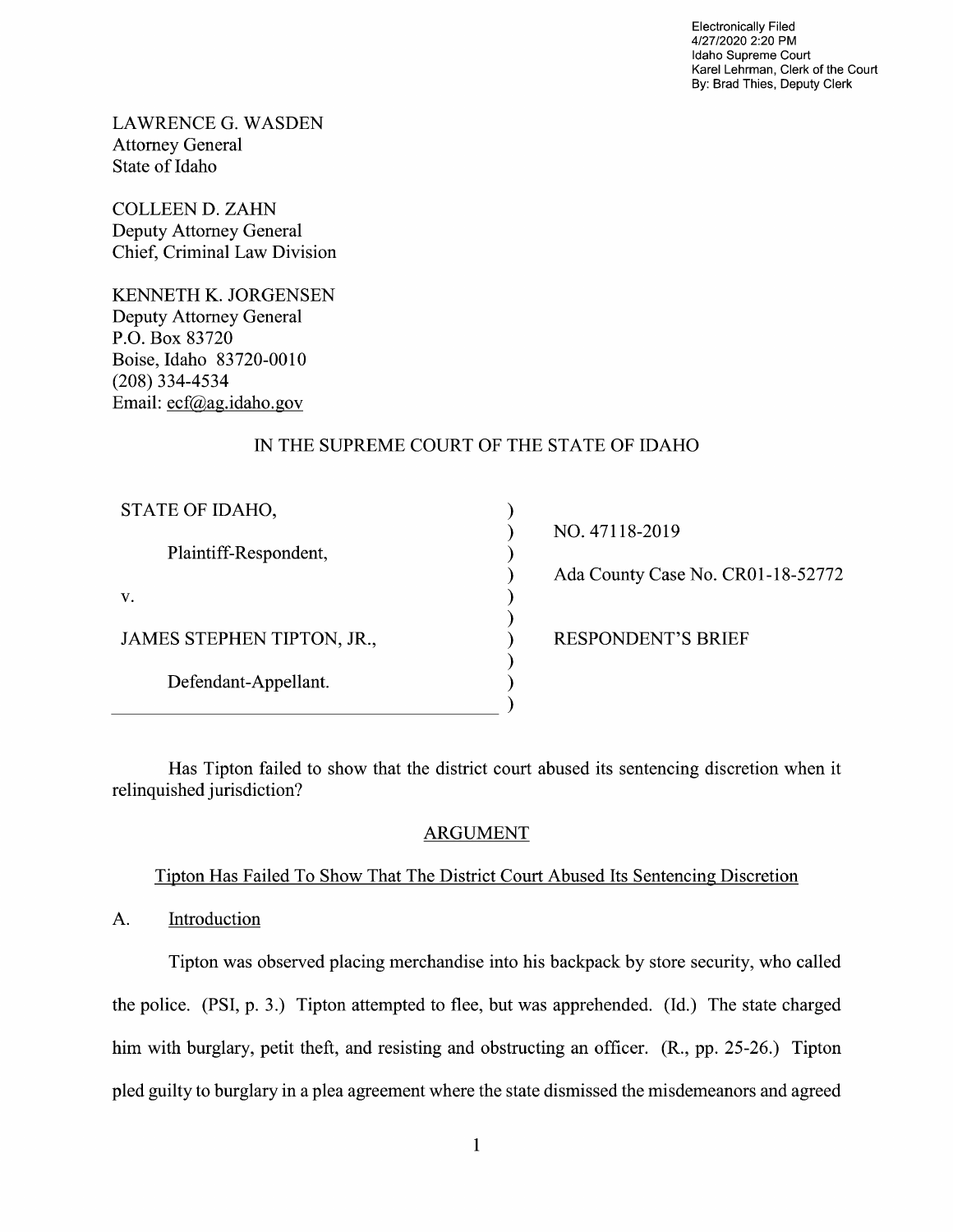to not file a persistent violator enhancement.  $(R., pp. 27, 35-36.)$  The district court imposed a sentence of five years with two years determinate and retained jurisdiction. (R., pp. 41-42.)

Less than two months into his rider, Tipton was involved in a "physical altercation" with another inmate, was "considered a failure to program and a security risk," and was transferred to the general prison population. (APSI, p. 3.) The district court relinquished jurisdiction. (R., p. 47.) Tipton timely appealed. (R., pp. 49-50.)

Tipton argues that the district court abused its discretion by relinquishing jurisdiction. (Appellant's brief, p. 3.) He specifically argues the district court did not "adequately consider" his drug abuse and mental health. (Appellant's brief, pp. 5-8.) Because how much weight to give mitigating factors is the core of the district court's exercise of sentencing discretion, Tipton's argument does not show an abuse 0f discretion.

#### B. Standard Of Review

"The decision t0 relinquish jurisdiction 0r grant probation is committed t0 the district judge's discretion." State v. Le Veque, 164 Idaho 110, 113, 426 P.3d 461, 464 (2018) (internal quotation marks omitted). See also State v. Reed, 163 Idaho 681, 684, 417 P.3d 1007, 1010 (Ct. App. 2018) ("The decision to place a defendant on probation or whether, instead, to relinquish jurisdiction over the defendant is a matter within the sound discretion of the district court and will not be overturned 0n appeal absent an abuse 0f that discretion"). In evaluating whether a lower court abused its discretion, the appellate court conducts a four-part inquiry, which asks "whether the court: (1) correctly perceived the issue as one 0f discretion; (2) acted within the outer boundaries 0f its discretion; (3) acted consistently With the legal standards applicable to the specific choices available to it; and (4) reached its decision by the exercise of reason." State v.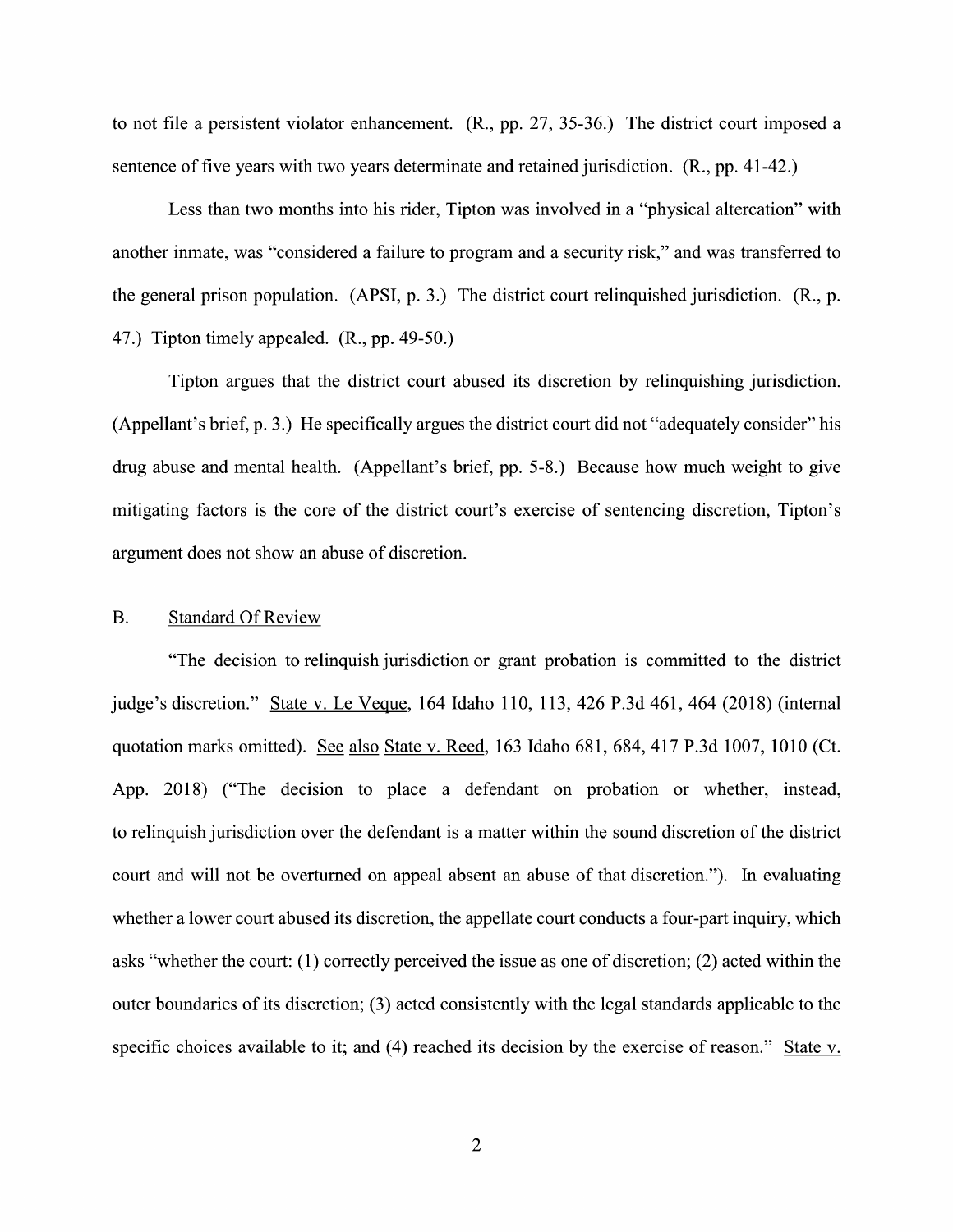Herrera, <sup>164</sup> Idaho 261, 272, <sup>429</sup> P.3d 149, <sup>160</sup> (2018) (citing Lunneborg V. MV Fun Life, <sup>163</sup> Idaho 856, 863, 421 P.3d 187, 194 (2018)).

### C. Tipton Has Shown N0 Abuse Of The District Court's Discretion

"A court's decision to relinquish jurisdiction Will not be deemed an abuse 0f discretion if the trial court has sufficient information to determine that a suspended sentence and probation would be inappropriate." State v. Hansen, 154 Idaho 882, 889, 303 P.3d 241, 248 (Ct. App. 2013). In deciding to relinquish jurisdiction, the district court started by noting that "it was kind of a stretch to put [Tipton] on a rider in the first place." (Tr., p. 32, Ls.  $6-8$ .) Tipton had been incarcerated in the past for a significant amount of time, had an "extensive prison record," had been "relinquished on a prior rider," and had previously absconded parole. (Tr., p. 32, Ls. 8-15.) Based on his behavior during the retained jurisdiction, Tipton was deemed "a danger and security risk" by the rider program. (Tr., p. 32, Ls. 16-22.) "[I]n light of everything" the recommendation for relinquishment was appropriate.  $(Tr, p. 33, Ls. 11-14.)$ 

On appeal Tipton does not challenge the district court's finding that he was a marginal candidate for retained jurisdiction in the first instance 0r that he was at the time 0f relinquishment a danger and a security risk to the rider program. (Appellant's brief, pp. 5-8.) He argues instead that the district court erred by failing to "adequately consider" his mental health and substance abuse and the court's ruling "'essentially discounts any possibility 0f rehabilitation and successful reentry into society." (Appellant's brief, pp. 5-8 (quoting Cook V. State, 145 Idaho 482, 489, 180 P.3d 521, 528 (Ct. App. 2008).) This argument is meritless, because it is unsupported by the legal authority cited.

In Cook the district court imposed a combined 78-year sentence, with 29 years fixed, for nine counts of grand theft by deception. Id. at 485, 180 P.3d at 524. Cook had no prior criminal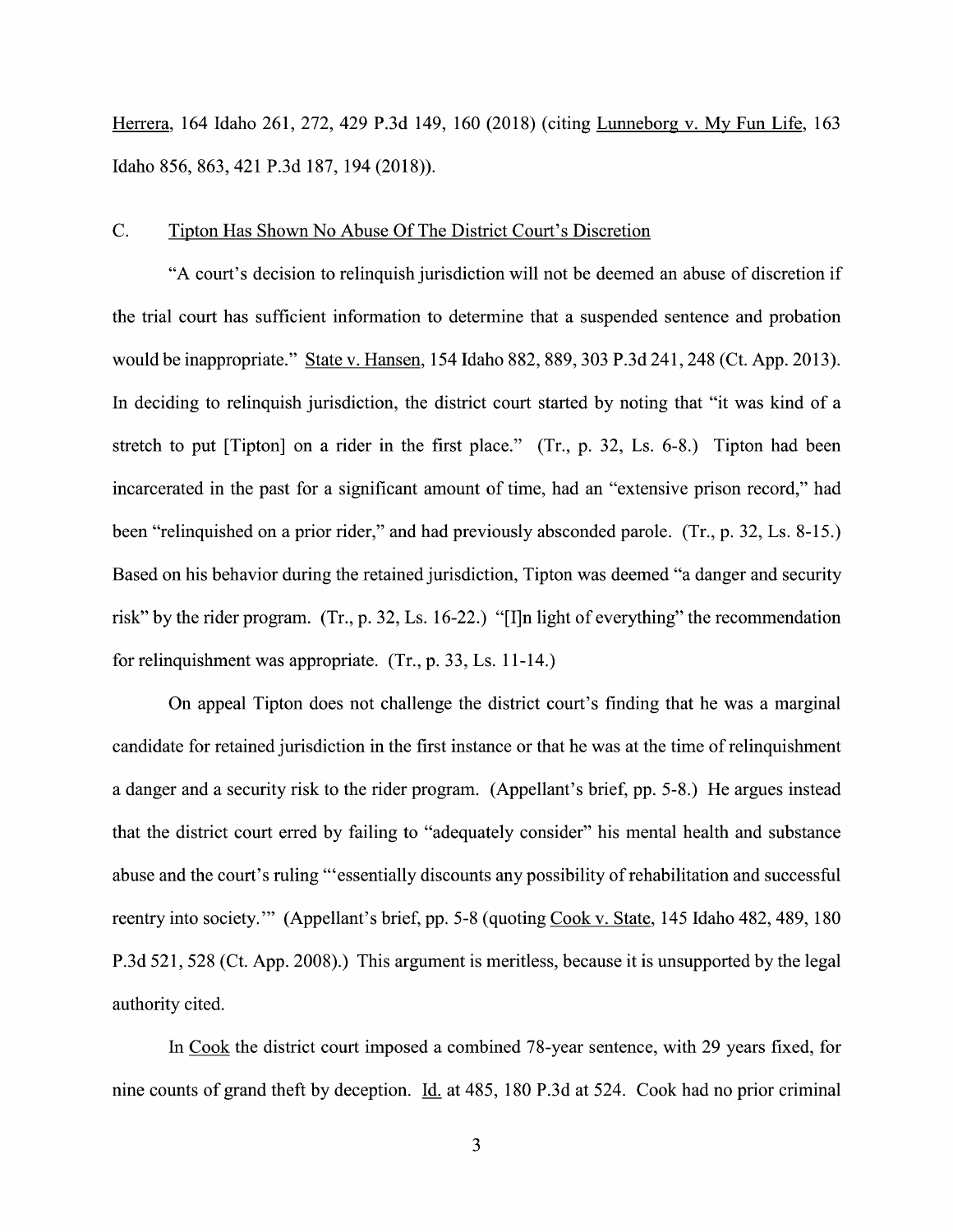record. Id. at 487, 180 P.3d at 526. Under his sentence he was ineligible for parole until he was "well into his seventies." Id. The district court abused its discretion by ordering the nine sentences to run all consecutive. Id. at 488-90, 180 P.3d at 527-29.

In contrast to Cook's aggregate sentences of 78 years with 29 years fixed, Tipton's sentence was five years with two years fixed.  $(R., pp. 41-42.)$  Whereas Cook was a first-time offender Tipton had a criminal history spanning more than two decades. (PSI, pp. 4-7.) While Cook could not expect release on parole until his seventies, Tipton will be out before he's fifty even ifhe serves the entire sentence. (PSI, p. 2 (Tipton was age 43 at sentencing).) The district court's sentence would allow Tipton to rehabilitate through parole in his mid-forties, after two years of incarceration. Tipton's argument that his sentence "essentially discounts any possibility of rehabilitation and successful reentry into society" (Appellant's brief, pp. 5-8) finds no support in the record. Indeed, he is the anti-Cook.

Tipton has a long history of criminal behavior, decades of theft and violence littered with failed rehabilitation. (PSI, pp. 4-8, 60-62, 89-93.) His current failure on the retained jurisdiction program looks a lot like his last one. (PSI, p. 7 (reporting he "flopped a rider" for "fighting and DORs").) Two years of incarceration to make himself parole eligible gave a very reasonable opportunity for rehabilitation in this case. Tipton has shown n0 abuse of discretion.

#### **CONCLUSION**

The state respectfully requests this Court to affirm the judgment of the district court. DATED this 27th day of April, 2020.

> \_/s/ Kenneth K. Jorgensen KENNETH K. JORGENSEN Deputy Attorney General